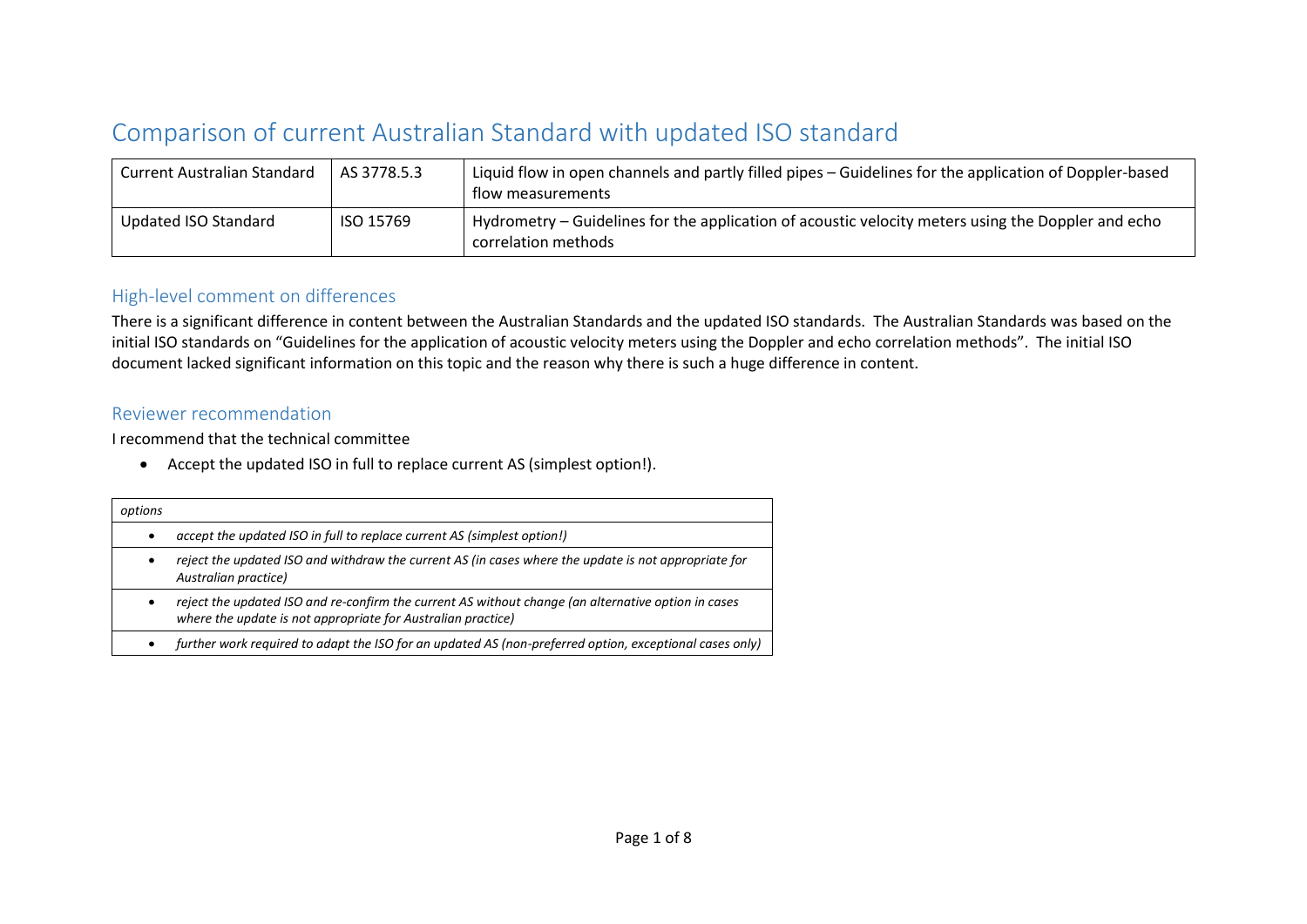## Detailed summary of differences

The table below outlines in more detail a summary of the differences between the current Australian Standard under review and the relevant updated ISO standard and includes reviewer comment where relevant.

*Column 1: Identifies the number and name of the section in the current Australian Standard*

*Column 2: Classification of the change for that section. Classified as either:*

- *No change (green shading) – The updated ISO is the same as the current Australian Standard.*
- *Minor change (blue shading) – Changes that have minimal impact on the outcome, including*
	- o *minor format, style or heading changes*
	- o *minor additions, removals or changes to a few words or clauses*
	- o *addition or exclusion of more detailed explanation*
	- o *very minor changes to steps or processes.*
- *Significant change (orange shading) – Changes that have a moderate to major impact on the outcome, such as*
	- o *Changes to requirements*
	- o *Significant changes to calculations, steps or processes.*

*Column 3: More detail to describe the change, and comment from the reviewer (enough detail for the consideration of AHA and WaMSTeC members in their* 

*review).*

*Text colour is used in this column as follows:*

- *Black text – More detailed explanation of the changes and reviewer comment. Specific reviewer comment on the changes highlighted in yellow.*
- *Blue text – reference to information included in the updated ISO that is not in the current Australian Standard*
- Red text *reference to information included in the current Australian Standard that is not in the updated ISO.*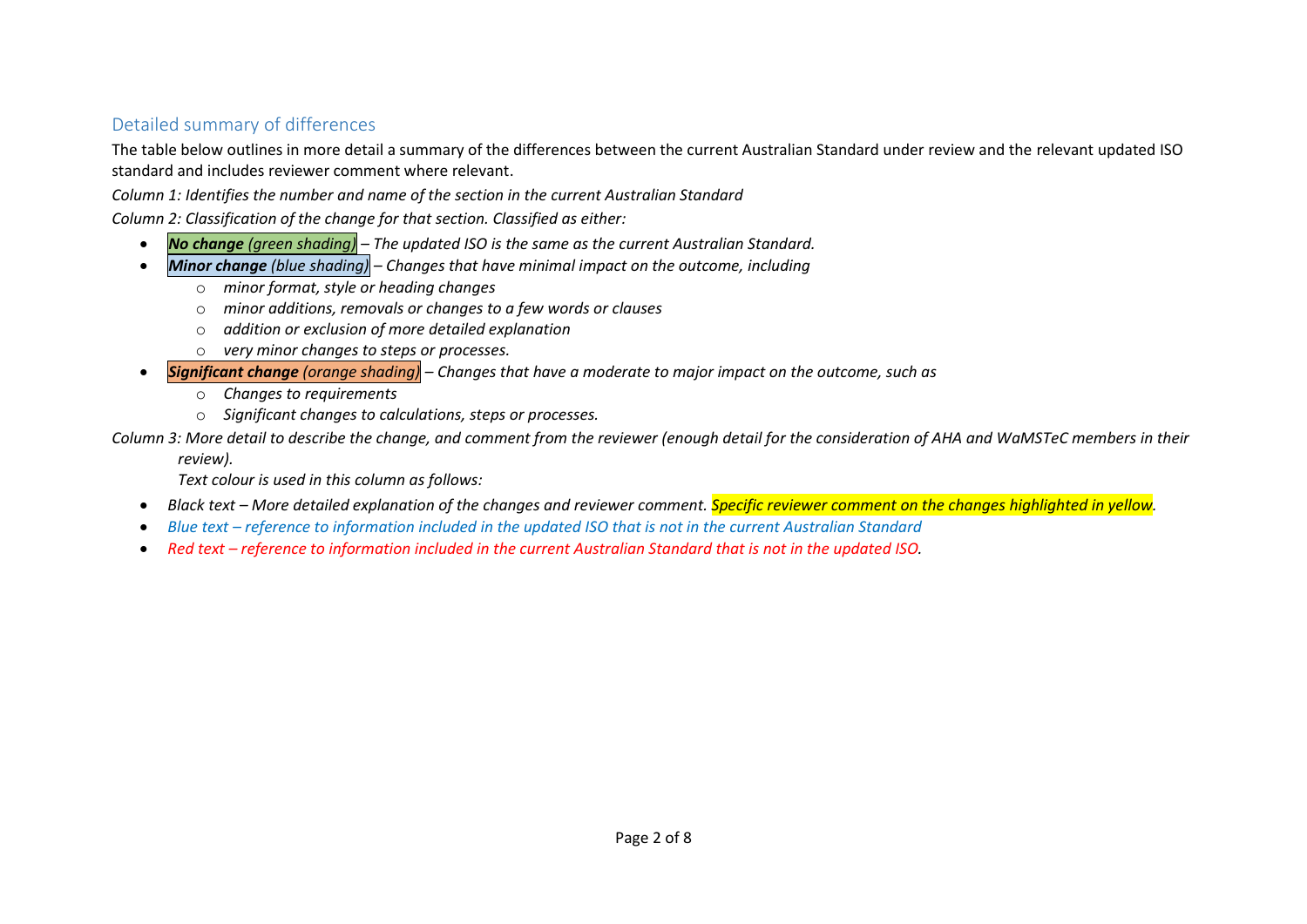| Section (AS section number) | <b>Classification of change</b><br>AS to ISO | More detail and comment on changes in the updated ISO                                                                                                                                                                                        |
|-----------------------------|----------------------------------------------|----------------------------------------------------------------------------------------------------------------------------------------------------------------------------------------------------------------------------------------------|
| 1. Scope                    | <b>Minor Change</b>                          | The updated ISO (1) minor word changes.<br>$\bullet$<br>The Australian Standard includes reference on the applicability of the<br>instruments and                                                                                            |
| 2. Normative references     | <b>Minor Change</b>                          | The updated ISO (1) minor word changes.<br>$\bullet$<br>The updated ISO removed reference to ISO/TR 8363and added ISO/TR<br>25377:2007.                                                                                                      |
| 3. Terms and definitions    | <b>Minor Change</b>                          | The updated ISO $(3.1.1 - 3.1.15)$ expanded the terms and definitions used                                                                                                                                                                   |
|                             | <b>Minor Change</b>                          | The updated ISO (3.2) created a new section "Abbreviated terms"                                                                                                                                                                              |
| 4. Principle                | <b>Minor Change</b>                          | The updated ISO (4.1) created a sub section "Ultrasonic Doppler"<br>$\bullet$<br>The updated ISO (4.1) minor word changes.                                                                                                                   |
|                             | <b>Significant Change</b>                    | The updated ISO (4.2) created a new section outlining the "Operating<br>$\bullet$<br>Techniques" used (Continuous wave, Pulsed incoherent, pulse to pulse coherent<br>and broadband<br><b>SIGNIFICANT DIFFERENCE IN CONTENT</b><br>$\bullet$ |
|                             | <b>Significant Change</b>                    | The updated ISO (4.3) created a new section outlining "Bed-mounted Doppler<br>$\bullet$<br>systems"<br>SIGNIFICANT DIFFERENCE IN CONTENT<br>$\bullet$                                                                                        |
|                             | <b>Significant Change</b>                    | The updated ISO (4.4) created a new section outlining "Side-looking/horizontal<br>$\bullet$<br>ADCP's"<br>SIGNIFICANT DIFFERENCE IN CONTENT<br>$\bullet$                                                                                     |
|                             | <b>Significant Chance</b>                    | The updated ISO (4.5) created a new section outlining "Acoustic (echo)<br>$\bullet$<br>correlation method"<br><b>SIGNIFICANT DIFFERENCE IN CONTENT</b>                                                                                       |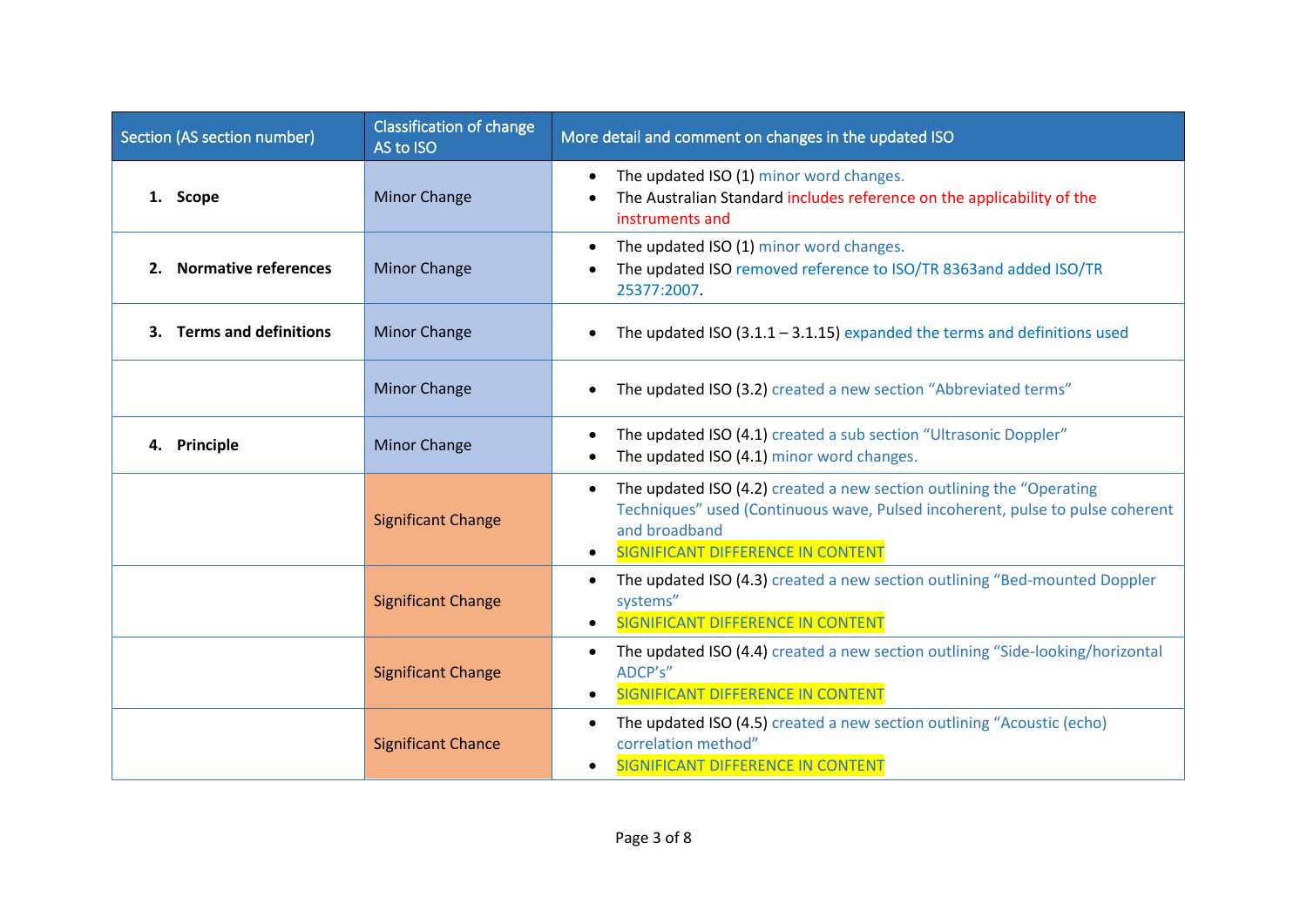| Section (AS section number)                                              | Classification of change<br>AS to ISO | More detail and comment on changes in the updated ISO                                                                                                                                                          |
|--------------------------------------------------------------------------|---------------------------------------|----------------------------------------------------------------------------------------------------------------------------------------------------------------------------------------------------------------|
|                                                                          | <b>Significant Chance</b>             | The updated ISO (4.6) created a new section outlining "Velocity-index ratings"<br>SIGNIFICANT DIFFERENCE IN CONTENT                                                                                            |
| 5 Factors affecting operation and<br>accuracy<br>5.1 General             | <b>Minor Change</b>                   | The updated ISO (5.1) minor word changes                                                                                                                                                                       |
| 5.2 Characteristics of the<br>instrument<br>5.2.1 General considerations | <b>Minor Change</b>                   | The updated ISO (5.2.1) minor word changes                                                                                                                                                                     |
| 5.2.2 Ultrasonic beam angle                                              | <b>Minor Change</b>                   | The updated ISO (5.2.2) minor word changes                                                                                                                                                                     |
| 5.2.3 Beam "width"                                                       | <b>Minor Change</b>                   | The updated ISO (5.2.3) minor word changes                                                                                                                                                                     |
| 5.2.4 Ultrasonic frequency                                               | <b>Minor Change</b>                   | The updated ISO (5.2.4) minor word changes                                                                                                                                                                     |
| 5.2.5 Method of determining<br>velocity of sound                         | <b>Minor Change</b>                   | The updated ISO (5.2.5) minor word changes                                                                                                                                                                     |
| 5.2.6 Signal processing                                                  | <b>Minor Change</b>                   | The updated ISO (5.2.6.1) minor word changes<br>$\bullet$<br>The updated ISO (5.2.6.1) created a separate section for Continuous wave<br>Doppler-based technologies.                                           |
|                                                                          | <b>Minor Change</b>                   | The updated ISO (5.2.6.2) created a separate section for Time/range gating<br>$\bullet$<br>technologies.                                                                                                       |
| 5.2.7 Depth measurement                                                  | <b>Minor Change</b>                   | The Australian Standard provides information on Depth measurement<br>$\bullet$<br>The updated ISO (5.2.7) created a new section outlining the instrument position<br>and portion of the cross-section sampled. |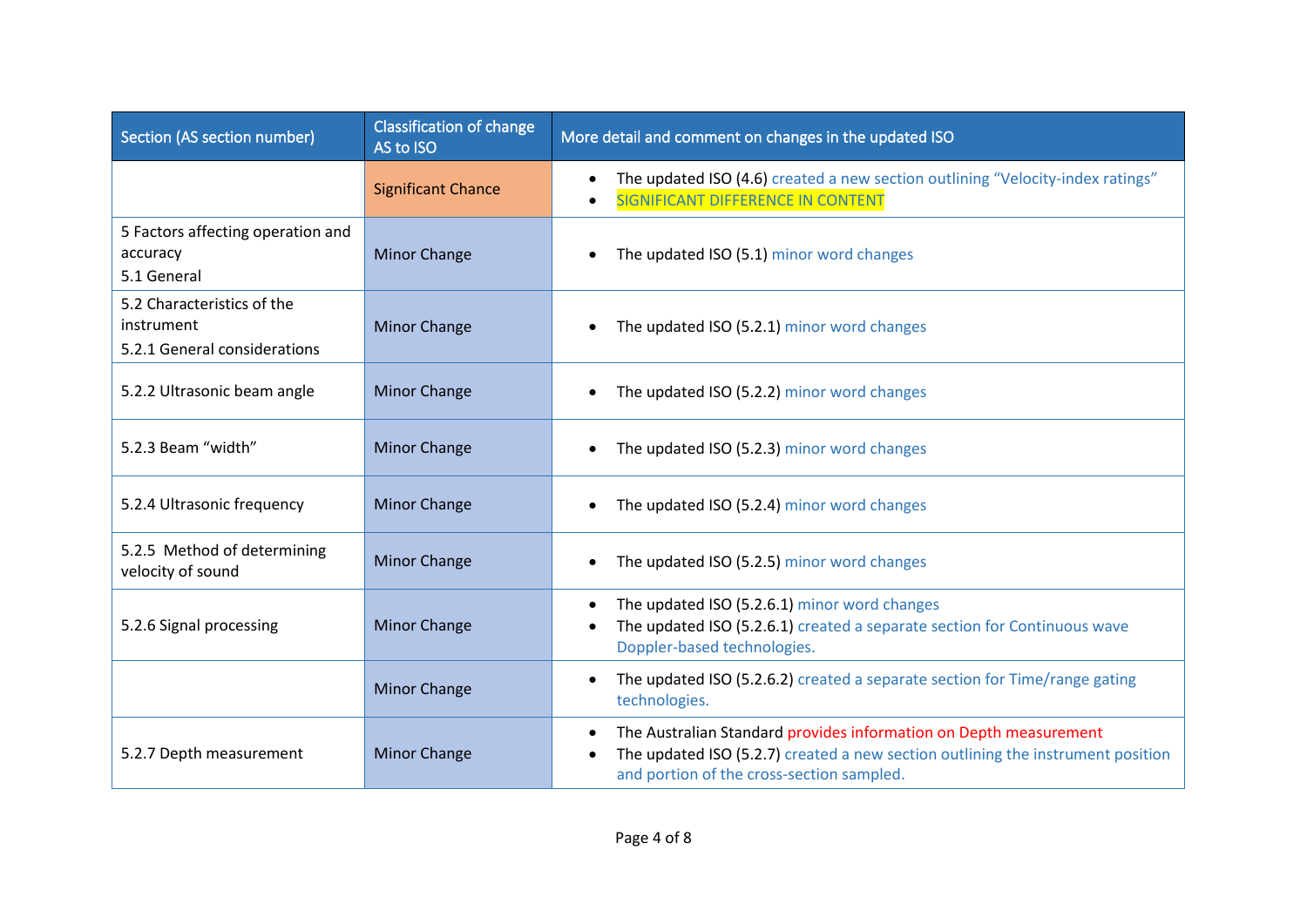| Section (AS section number)                                        | <b>Classification of change</b><br>AS to ISO | More detail and comment on changes in the updated ISO                                                                                                                                                                                                                                  |
|--------------------------------------------------------------------|----------------------------------------------|----------------------------------------------------------------------------------------------------------------------------------------------------------------------------------------------------------------------------------------------------------------------------------------|
|                                                                    | <b>Minor Change</b>                          | The updated ISO (5.2.7.1, 5.2.7.2, 5.2.7.3 & 5.2.7.4) created 4 new sections<br>outlining portion sampled compared to cross section<br>5.2.7.1 General<br>5.2.7.2 Bed-mounted Doppler Devices<br>$\bullet$<br>5.2.7.3 Side-lookers<br>5.2.7.4 Echo correlation                         |
| 5.3 Channel and Water<br>characteristics<br>5.3.1 Channel geometry | <b>Minor Change</b>                          | The updated ISO $(5.3.1.1 - 5.3.1.3)$ minor word changes<br>$\bullet$<br>The updated ISO $(5.3.1.1 - 5.3.1.3)$ created separate sections for Channel<br>geometry<br>5.3.1.1 General<br>5.3.1.2 Bed-mounted sensors (Doppler and echo correlation)<br>$\bullet$<br>5.3.1.3 Side lookers |
| 5.3.2 Depth                                                        | <b>Minor Change</b>                          | The updated ISO $(5.3.2.1 - 5.3.2.2)$ minor word changes<br>٠<br>The updated ISO $(5.3.2.1 - 5.3.2.2)$ created separate sections for Depth<br>$\bullet$<br>• 5.3.2.1 Bed-mounted sensors (Doppler and echo correlation)<br>5.3.2.2 Side lookers                                        |
| 5.3.3 Reflector density and<br>efficiency                          | <b>Minor Changes</b>                         | The updated ISO (5.3.3) minor word changes<br>$\bullet$                                                                                                                                                                                                                                |
| 5.3.4 Homogeneity                                                  | <b>Minor Changes</b>                         | The updated ISO (5.3.4) minor word changes<br>$\bullet$                                                                                                                                                                                                                                |
| 5.3.5 Velocity of sound                                            | No Change                                    |                                                                                                                                                                                                                                                                                        |
| 5.3.6 Siltation and sensor<br>position                             | <b>Minor Changes</b>                         | The updated ISO (5.3.6) minor word changes                                                                                                                                                                                                                                             |
| 5.3.7 The significance of depth<br>uncertainty                     | <b>Minor Changes</b>                         | The updated ISO (5.3.7) minor word changes                                                                                                                                                                                                                                             |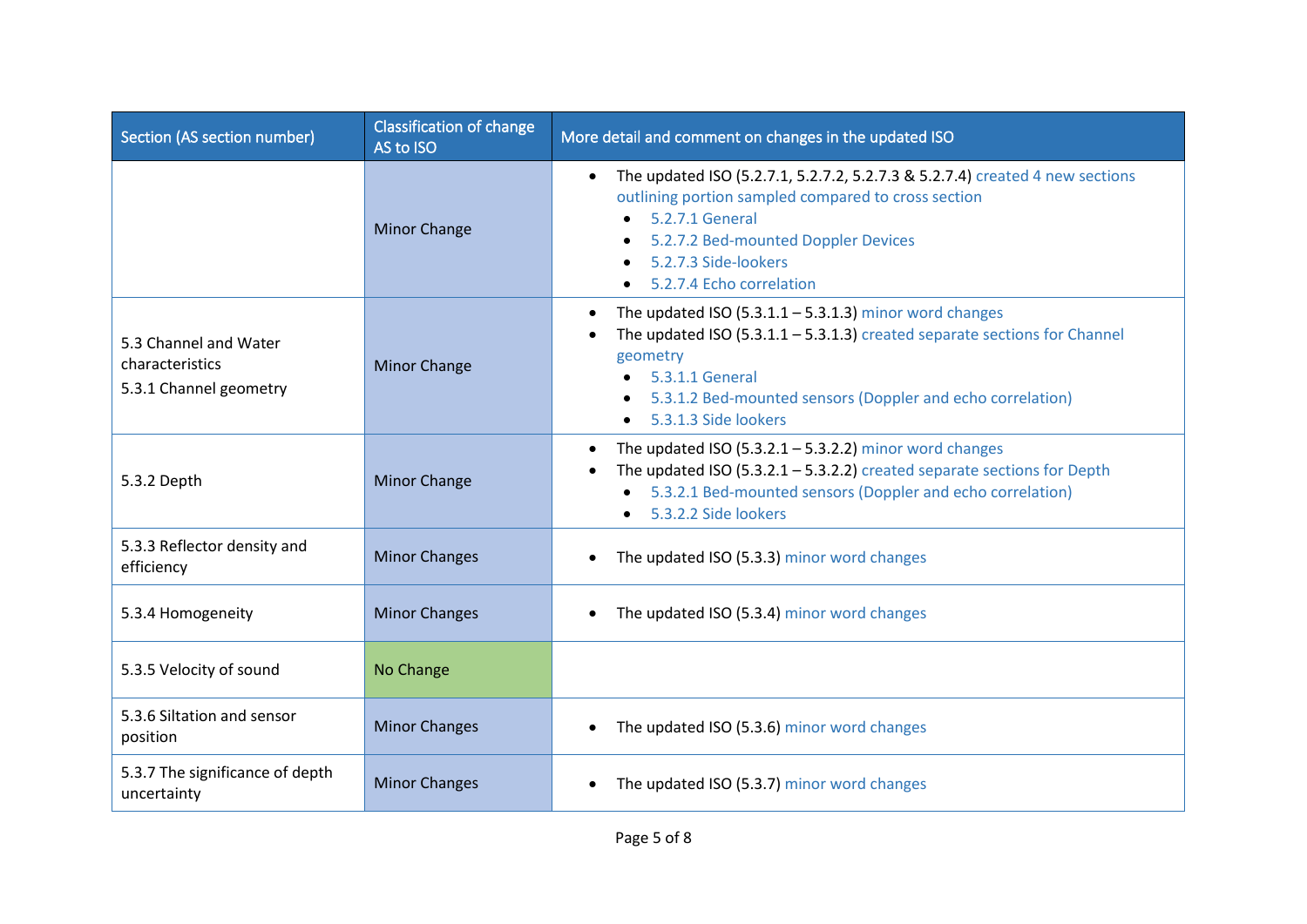| Section (AS section number)                  | <b>Classification of change</b><br>AS to ISO | More detail and comment on changes in the updated ISO                                                                                                                                                                                                                                                                                                                                                          |
|----------------------------------------------|----------------------------------------------|----------------------------------------------------------------------------------------------------------------------------------------------------------------------------------------------------------------------------------------------------------------------------------------------------------------------------------------------------------------------------------------------------------------|
| 5.3.8 The effect of weed                     | <b>Minor Changes</b>                         | Section moved to new section in the updated ISO (5.4).<br>$\bullet$<br>The updated ISO (5.4) minor word changes                                                                                                                                                                                                                                                                                                |
| 6 General expectations of<br>performance     | <b>Minor Changes</b>                         | Section moved to new section in the updated ISO (11.3).<br>٠<br>The updated ISO (11.3) minor word changes<br>$\bullet$                                                                                                                                                                                                                                                                                         |
|                                              | <b>Significant Changes</b>                   | The updated ISO (6) created a new section "Site Selection"<br>$\bullet$<br>The updated ISO (6.1, 6.2, 6.3 & 6.4) created 4 new sections outlining site<br>selection<br>6.1 General<br>6.2 General site requirements for Doppler's and echo correlation devices<br>6.3 Bed-mounted ultrasonic Doppler and echo correlation devices<br>6.4 Side-lookers<br><b>SIGNIFICANT DIFFERENCE IN CONTENT</b><br>$\bullet$ |
| 7 Considerations when selecting<br>equipment | <b>Minor Changes</b>                         | Section moved to new section in the updated ISO (12).<br>$\bullet$<br>The updated ISO (12) minor word changes<br>$\bullet$                                                                                                                                                                                                                                                                                     |
|                                              | <b>Significant Changes</b>                   | The updated ISO (7) created a new section "Measurements"<br>$\bullet$<br>The updated ISO (7.1, 7.2, & 7.3) created 3 new sections outlining site selection<br>7.1 Velocity<br>7.2 Water level<br>7.3 Determination of cross-sectional area<br>SIGNIFICANT DIFFERENCE IN CONTENT<br>$\bullet$                                                                                                                   |
| 8 Evaluation and verification                | <b>Minor Changes</b>                         | Section moved to new section in the updated ISO (9.1).<br>$\bullet$<br>The updated ISO (9.1) minor word changes<br>٠                                                                                                                                                                                                                                                                                           |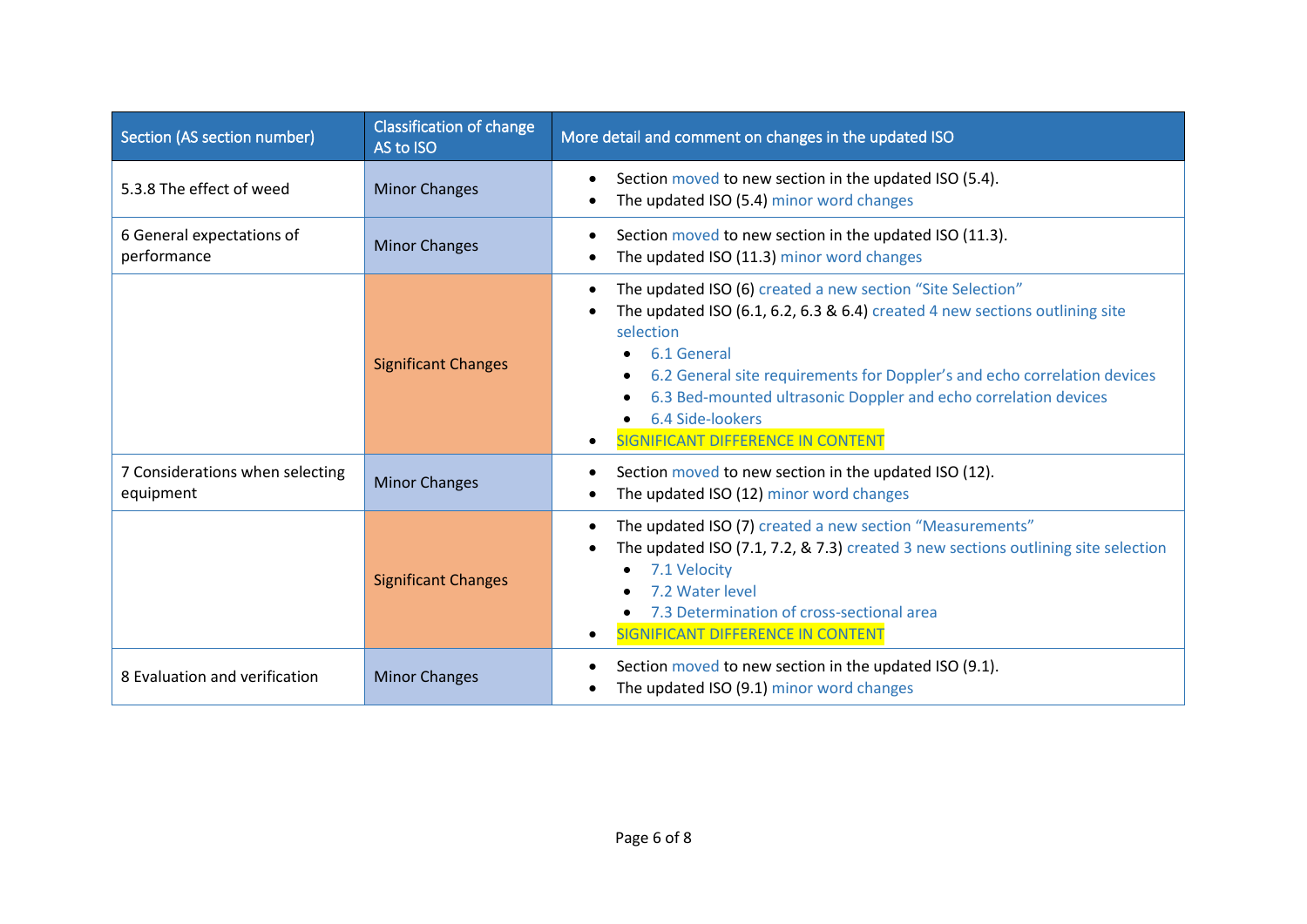| Section (AS section number) | <b>Classification of change</b><br>AS to ISO | More detail and comment on changes in the updated ISO                                                                                                                                                                                                                                                                                                      |
|-----------------------------|----------------------------------------------|------------------------------------------------------------------------------------------------------------------------------------------------------------------------------------------------------------------------------------------------------------------------------------------------------------------------------------------------------------|
|                             | <b>Significant Changes</b>                   | The updated ISO (8) created a new section "Installation, operation and<br>$\bullet$<br>maintenance"<br>The updated ISO (8.1 & 8.2) created 2 new sections outlining installation,<br>$\bullet$<br>operation and maintenance<br>8.1 Installation considerations<br>8.2 General maintenance considerations<br>SIGNIFICANT DIFFERENCE IN CONTENT<br>$\bullet$ |
|                             | <b>Significant Changes</b>                   | The updated ISO (9) created a new section "Calibration, evaluation and<br>٠<br>verification"<br>The updated ISO (9.1 & 9.2) created 2 new sections outlining installation,<br>$\bullet$<br>operation and maintenance<br>9.1 General<br>9.2 Calibration and performance checking<br><b>SIGNIFICANT DIFFERENCE IN CONTENT</b>                                |
|                             | <b>Significant Changes</b>                   | The updated ISO (10) created a new section "Determination of Discharge"<br>$\bullet$<br>The updated ISO (10.1 & 10.2) created 2 new sections outlining installation,<br>$\bullet$<br>operation and maintenance<br>10.1 General<br>10.2 Velocity-index ratings<br>SIGNIFICANT DIFFERENCE IN CONTENT                                                         |